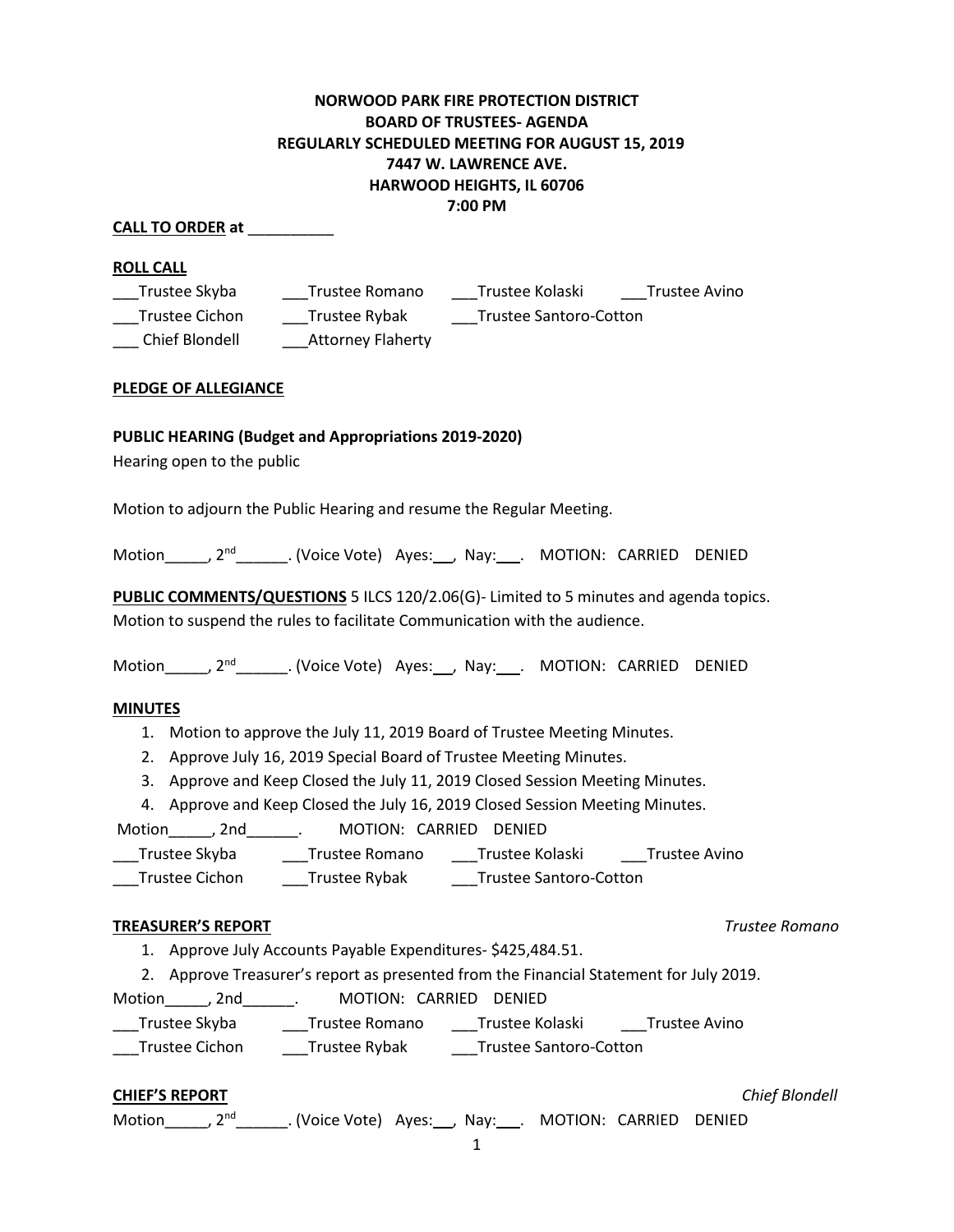#### **PRESIDENT'S REPORT** *Trustee Cichon*

#### **COMMITTEE REPORTS**

Finance Committee *Trustee Romano* Building and Equipment Committee *Trustee Rybak*  Policy & Strategic Planning Committee *Trustee Kolaski*  Community Relations Committee *Trustee Avino* 

#### **FIRE COMMISSIONER REPORT**

#### **ATTORNEY REPORT**

#### **OLD BUSINESS**

*Review, discuss, and/or take action on matters relative on the following:* 

#### **NEW BUSINESS**

*Review, discuss, and/or take action on matters relative on the following:* 

1. Adopt and approve Ordinance #19-4, the Norwood Park Fire Protection District Budget and Association for fiscal year 2019-2020.

Motion diameter of the MOTION: CARRIED DENIED

| Trustee Skyba  | Trustee Romano | Trustee Kolaski<br>Trustee Avino |  |
|----------------|----------------|----------------------------------|--|
| Trustee Cichon | Trustee Rybak  | Trustee Santoro-Cotton           |  |

2. Approve the purchase of a power stair chair from Ferno at a cost not to exceed \$7,000.00.

Motion\_\_\_\_\_, 2nd\_\_\_\_\_\_. MOTION: CARRIED DENIED

\_\_Trustee Skyba \_\_\_\_\_\_Trustee Romano \_\_\_\_\_Trustee Kolaski \_\_\_\_\_\_Trustee Avino

\_\_\_Trustee Cichon \_\_\_Trustee Rybak \_\_\_Trustee Santoro-Cotton

3. Possible action on appointment of/contract with Fire Chief.

Motion , 2nd . MOTION: CARRIED DENIED

| Trustee Skyba  | Trustee Romano | Trustee Kolaski               | Trustee Avino |
|----------------|----------------|-------------------------------|---------------|
| Trustee Cichon | Trustee Rybak  | <b>Trustee Santoro-Cotton</b> |               |

#### *Consent Agenda*

- 4. Amend the ID Network CAD Software payment from \$21,000 to \$24,657.
- 5. Amend Rich Appelhans accumulated sick time to \$4,059.42 of which \$1,784.22 will be going on the books for medical insurance.
- 6. Approve Finance Committee Meeting Minutes dated June 17, 2019.
- 7. Approve Policy Committee Meeting Minutes dated June 10, 2019.
- 8. Approve Community Relations Committee Meeting Minutes dated June 10, 2019.